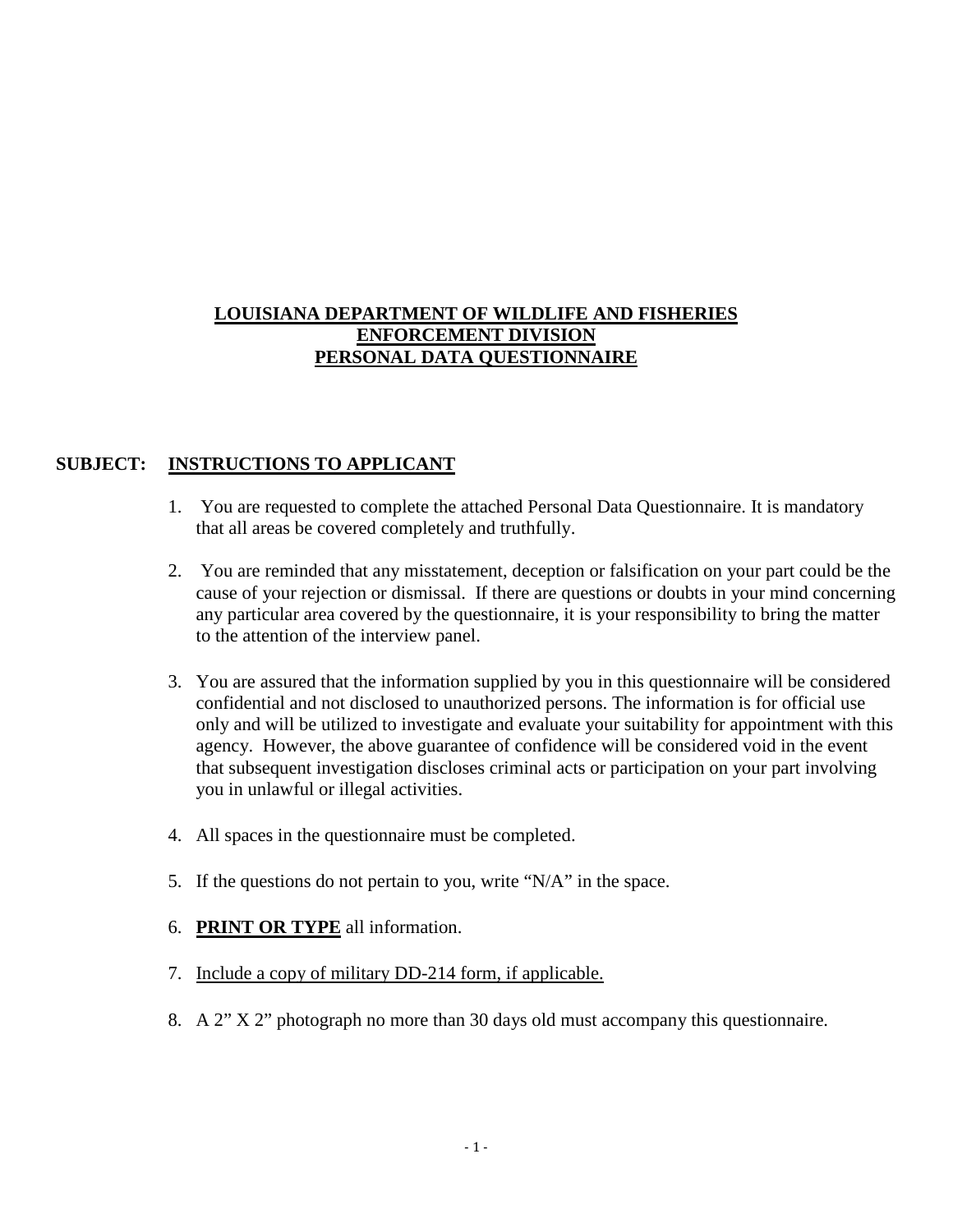### **GENERAL CONSIDERATIONS**

- 1. Each year the Department of Wildlife and Fisheries Enforcement Division receives hundreds of applications for a very limited number of available positions. All applications are judged competitively with other candidates.
- 2. The Department of Wildlife and Fisheries Enforcement Division has special requirements which necessitate the use of certain employment criteria. Our investigation process includes an evaluation of the applicant's personal and professional qualifications as well as other criteria.
- 3. This comprehensive review may result in a decision that you will not be offered employment. In this regard, the decision of the Department of Wildlife and Fisheries Enforcement Division is final and no statement of specific reasons for the decision will be provided.

# **CERTIFICATION**

I have read and understand and agree to the General Considerations. If I am not selected, I understand that no statement of the reason for that decision will be provided to me.

\_\_\_\_\_\_\_\_\_\_\_\_\_\_\_ \_\_\_\_\_\_\_\_\_\_\_\_\_\_\_\_\_\_\_\_\_\_\_\_\_\_\_\_\_\_\_\_\_\_\_\_\_\_\_\_\_\_\_

DATE SIGNATURE OF APPLICANT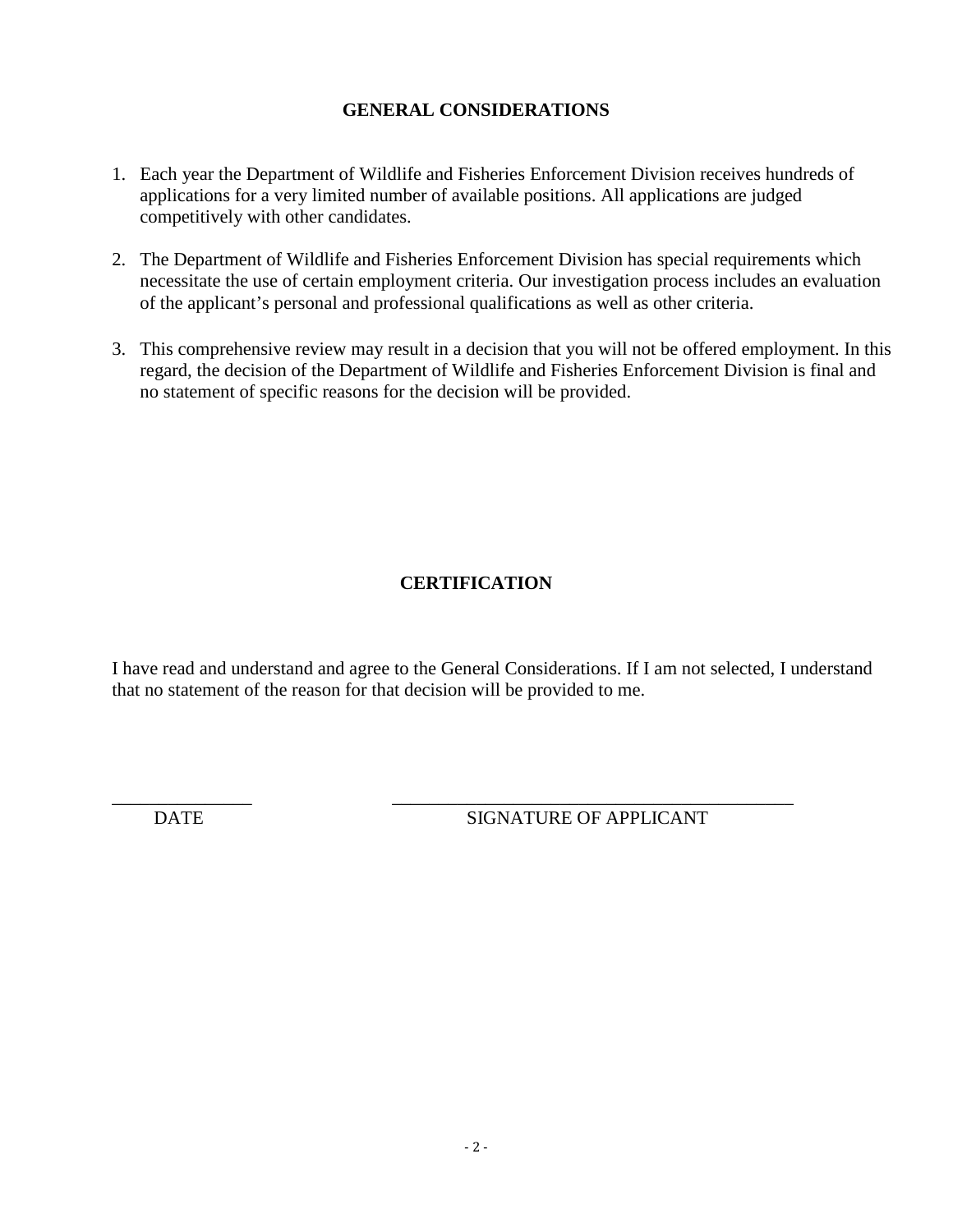### LOUISIANA DEPARTMENT OF WILDLIFE AND FISHERIES

#### AUTHORIZATION FOR RELEASE OF PERSONAL INFORMATION

I, \_\_\_\_\_\_\_\_\_\_\_\_\_\_\_\_\_\_\_\_\_\_\_\_\_\_\_\_\_\_\_\_\_\_\_\_\_\_\_\_\_\_\_\_\_\_\_\_\_\_, do hereby authorize a review of and full disclosure of all records concerning myself to any duly authorized agent of the Department of Wildlife and Fisheries, whether the said records are of a public, private or confidential nature.

The intent of this authorization is to give my consent for full and complete disclosure of the records of educational instructions; financial or credit institutions, including records of loans, the records of commercial or retail credit agencies (including credit reports and/or ratings), and other financial statements and records wherever filed; medical and psychiatric treatment and/or consultation, including hospitals, clinics, private practitioners, and the U.S. Veteran's Administration; employment and pre-employment records, including background reports, efficiency ratings; complaints or grievances filed by or against me; and the records and recollections of attorneys at law, or of other counsel, whether representing me or another person in any case, either criminal or civil, in which I presently have or have had an interest.

I understand that any information obtained by a personal history background investigation which is developed directly or indirectly, in whole or in part, upon this release authorization will be considered in determining my suitability for employment by the Department of Wildlife and Fisheries. I also certify that any person(s) who may furnish such information concerning me shall not be held accountable for giving this information; and I do hereby release said person(s) from any and all liability which may be incurred as a result of furnishing such information.

A photocopy of this release form will be valid as an original thereof, even though the said photocopy does not contain an original writing of my signature.

| PRINTED NAME:     |  |
|-------------------|--|
|                   |  |
| <b>SIGNATURE:</b> |  |
|                   |  |
| <b>ADDRESS:</b>   |  |
|                   |  |
|                   |  |
| PHONE#:           |  |
|                   |  |
| DOB:              |  |
|                   |  |
| $SS#$ :           |  |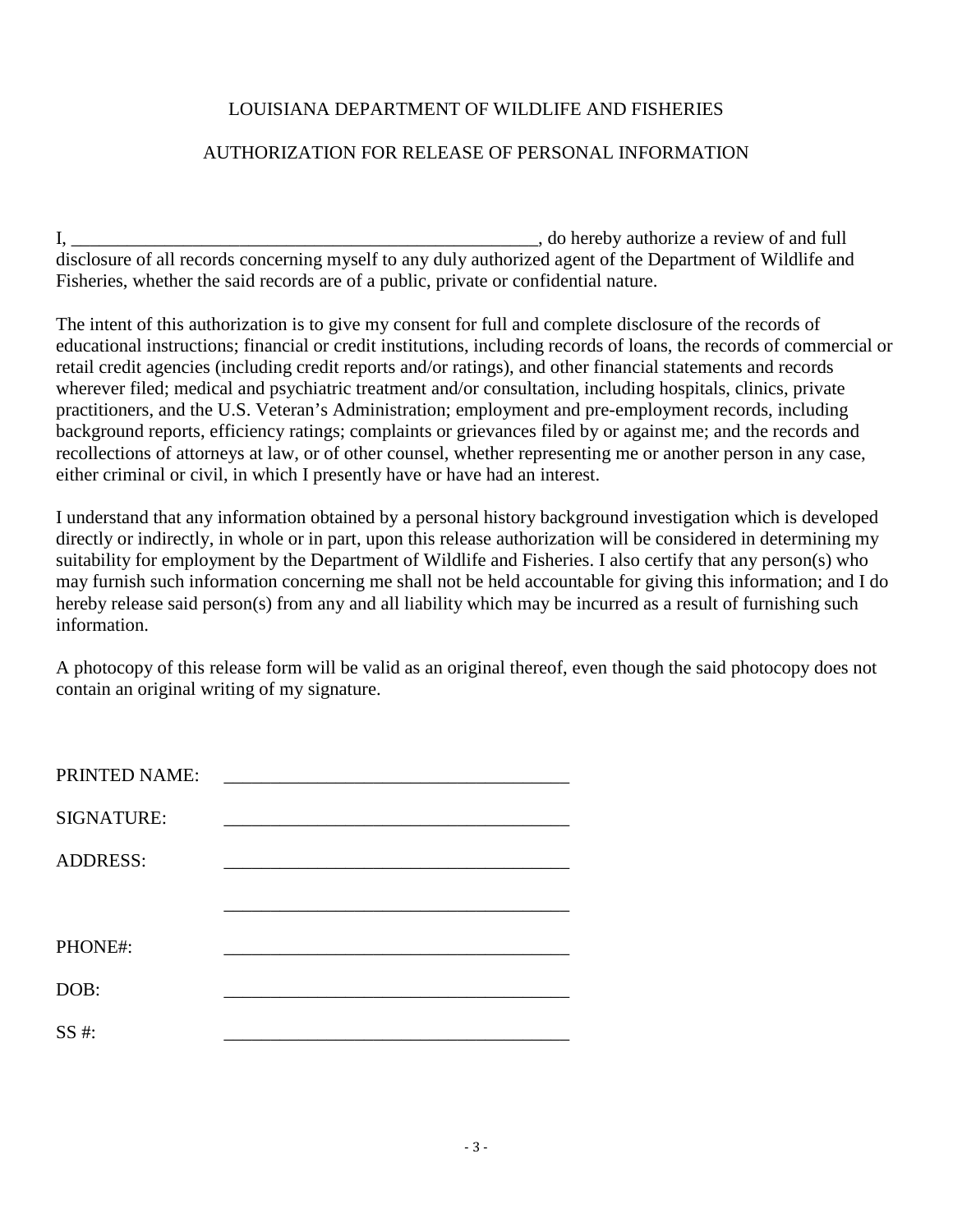# **SECTION I (IDENTITY DATA)**

|                        |                                                                                                                                                                                                                                | NAME:<br>(Last) (First) (Middle) NICKNAME:                                                                                                                                                  |
|------------------------|--------------------------------------------------------------------------------------------------------------------------------------------------------------------------------------------------------------------------------|---------------------------------------------------------------------------------------------------------------------------------------------------------------------------------------------|
|                        | OTHER NAMES USED: The Management of the Management of the Management of the Management of the Management of the Management of the Management of the Management of the Management of the Management of the Management of the Ma |                                                                                                                                                                                             |
|                        |                                                                                                                                                                                                                                | HAVE YOU EVER HAD YOUR NAME LEGALLY CHANGED? IF YES, GIVE DETAILS (Previous Name,                                                                                                           |
|                        |                                                                                                                                                                                                                                |                                                                                                                                                                                             |
|                        |                                                                                                                                                                                                                                |                                                                                                                                                                                             |
|                        |                                                                                                                                                                                                                                |                                                                                                                                                                                             |
|                        |                                                                                                                                                                                                                                | HEIGHT:___________ WEIGHT: _____________ HAIR COLOR: ___________ EYE COLOR: ________________________                                                                                        |
|                        |                                                                                                                                                                                                                                |                                                                                                                                                                                             |
|                        |                                                                                                                                                                                                                                | BIRTHMARKS, SCARS & TATTOOS (Type & Location): __________________________________                                                                                                           |
|                        |                                                                                                                                                                                                                                |                                                                                                                                                                                             |
|                        |                                                                                                                                                                                                                                |                                                                                                                                                                                             |
|                        |                                                                                                                                                                                                                                |                                                                                                                                                                                             |
|                        |                                                                                                                                                                                                                                |                                                                                                                                                                                             |
|                        | WORK PHONE NUMBER: University of the contract of the contract of the contract of the contract of the contract of the contract of the contract of the contract of the contract of the contract of the contract of the contract  |                                                                                                                                                                                             |
|                        |                                                                                                                                                                                                                                |                                                                                                                                                                                             |
| CURRENTLY RESIDE WITH: |                                                                                                                                                                                                                                | $\begin{pmatrix} 1 & 1 \\ 1 & 1 \end{pmatrix}$ $\begin{pmatrix} 1 & 1 \\ 1 & 1 \end{pmatrix}$ $\begin{pmatrix} 1 & 1 \\ 1 & 1 \end{pmatrix}$ $\begin{pmatrix} 1 & 1 \\ 1 & 1 \end{pmatrix}$ |

(Indicate Name & Relationship to Person(s))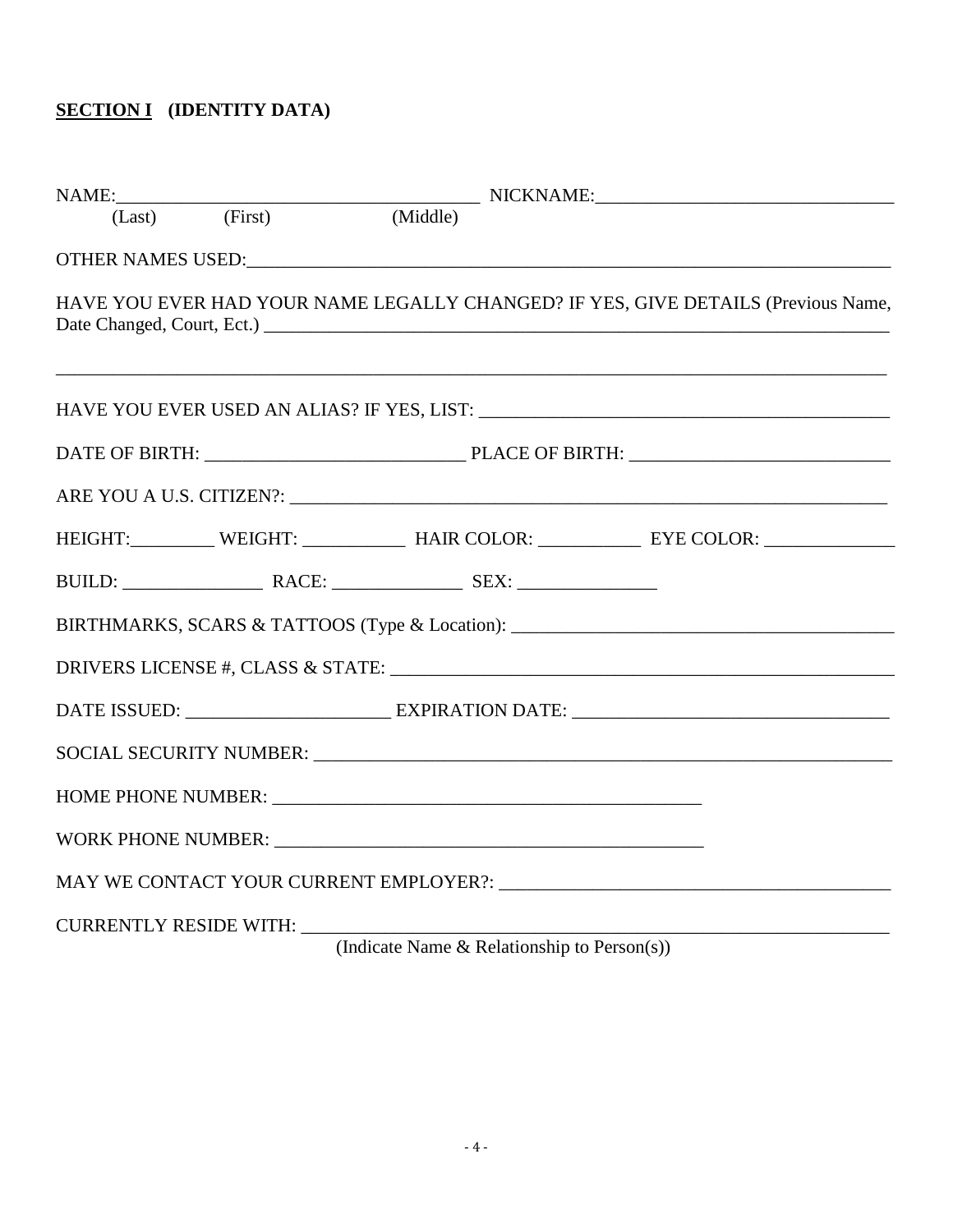# LIST ALL PLACES OF RESIDENCE BELOW FOR THE LAST TEN YEARS. BEGIN WITH CURRENT RESIDENCE. ACCOUNT FOR ALL TIME. LEAVE NO GAPS.

| From       | $\underline{\operatorname{To}}$ | <b>Address of Residence</b> | City & State |
|------------|---------------------------------|-----------------------------|--------------|
| Month-Year | Month-Year                      |                             |              |
| Month-Year | Month-Year                      |                             |              |
| Month-Year | Month-Year                      |                             |              |
| Month-Year | Month-Year                      |                             |              |
| Month-Year | Month-Year                      |                             |              |
| Month-Year | Month-Year                      |                             |              |

(If more space is needed, please add to the bottom of the page.)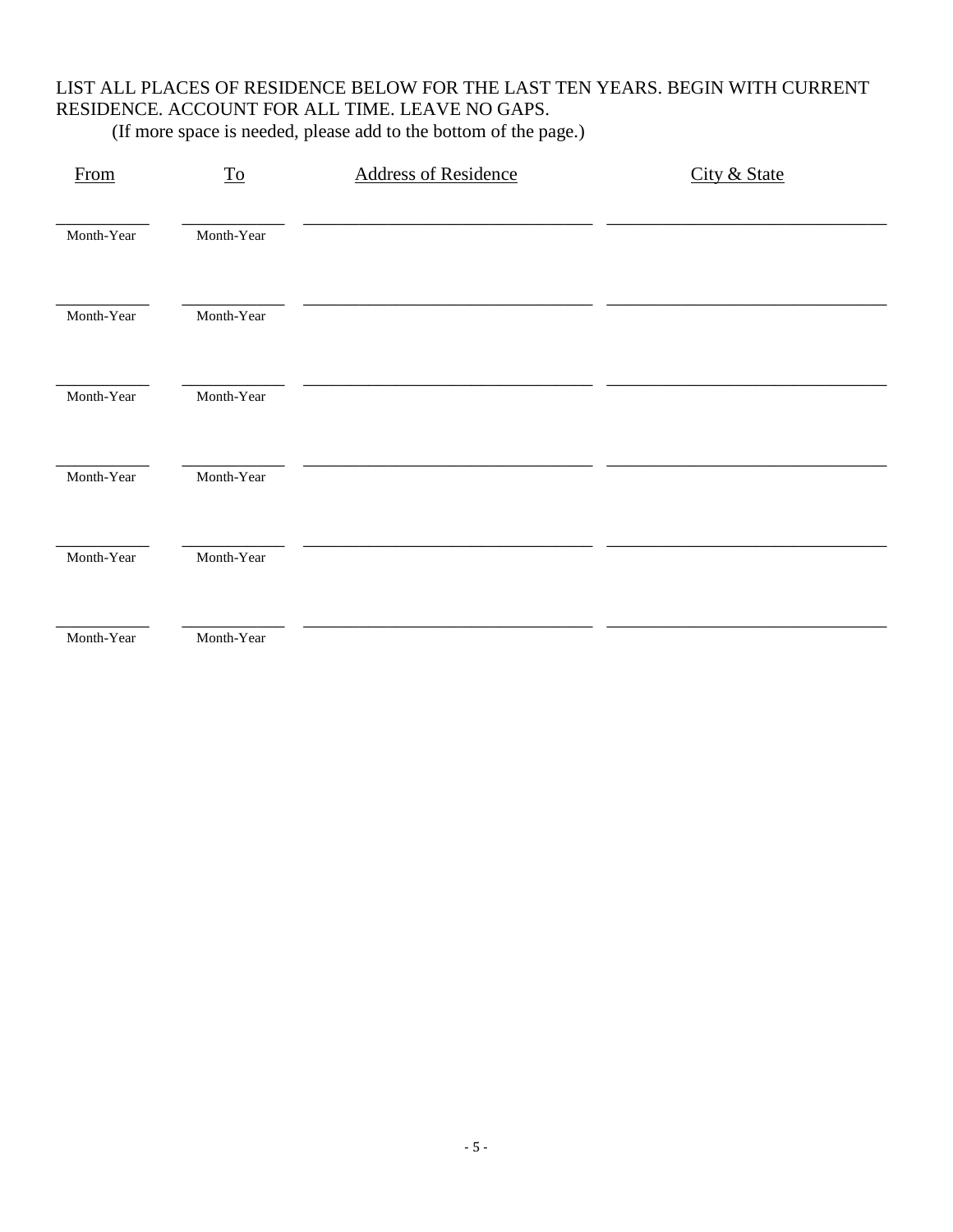# **SECTION II (MARITAL & FAMILY STATUS)**

| <b>PRESENT</b><br>STATUS: (Check One)              | SINGLE: MARRIED: SEPARATED:                                                                                                                                                                                                    |  |  |  |
|----------------------------------------------------|--------------------------------------------------------------------------------------------------------------------------------------------------------------------------------------------------------------------------------|--|--|--|
|                                                    | DIVORCED: WIDOWED: ANNULLED:                                                                                                                                                                                                   |  |  |  |
|                                                    | IF MARRIED OR SEPARATED: (Complete Following Information)                                                                                                                                                                      |  |  |  |
|                                                    |                                                                                                                                                                                                                                |  |  |  |
|                                                    |                                                                                                                                                                                                                                |  |  |  |
|                                                    |                                                                                                                                                                                                                                |  |  |  |
|                                                    |                                                                                                                                                                                                                                |  |  |  |
|                                                    | (Include City & State)                                                                                                                                                                                                         |  |  |  |
|                                                    |                                                                                                                                                                                                                                |  |  |  |
| LIST ANY MARITAL PROBLEMS: _______                 | <u> 1989 - Johann Harry Harry Harry Harry Harry Harry Harry Harry Harry Harry Harry Harry Harry Harry Harry Harry</u><br>(Excluded Minor Disagreements)                                                                        |  |  |  |
|                                                    |                                                                                                                                                                                                                                |  |  |  |
| IF EVER DIVORCED: (Complete Following information) |                                                                                                                                                                                                                                |  |  |  |
|                                                    |                                                                                                                                                                                                                                |  |  |  |
|                                                    | PRESENT NAME OF FORMER SPOUSE: NAME OF THE SPOUSE OF SPOUSE AND THE SPOUSE OF SPOUSE AND THE SPOUSE OF SPOUSE AND THE SPOUSE OF SPOUSE AND THE SPOUSE OF SPOUSE AND THE SPOUSE OF SPOUSE AND THE SPOUSE OF SPOUSE AND THE SPOU |  |  |  |
| (Name, Street, City & State)                       |                                                                                                                                                                                                                                |  |  |  |
| DATE & PLACE OF MARRIAGE: ______                   | (Include City & State)                                                                                                                                                                                                         |  |  |  |
|                                                    |                                                                                                                                                                                                                                |  |  |  |
|                                                    |                                                                                                                                                                                                                                |  |  |  |

\_\_\_\_\_\_\_\_\_\_\_\_\_\_\_\_\_\_\_\_\_\_\_\_\_\_\_\_\_\_\_\_\_\_\_\_\_\_\_\_\_\_\_\_\_\_\_\_\_\_\_\_\_\_\_\_\_\_\_\_\_\_\_\_\_\_\_\_\_\_\_\_\_\_\_\_\_\_\_\_\_\_\_\_\_\_\_\_\_\_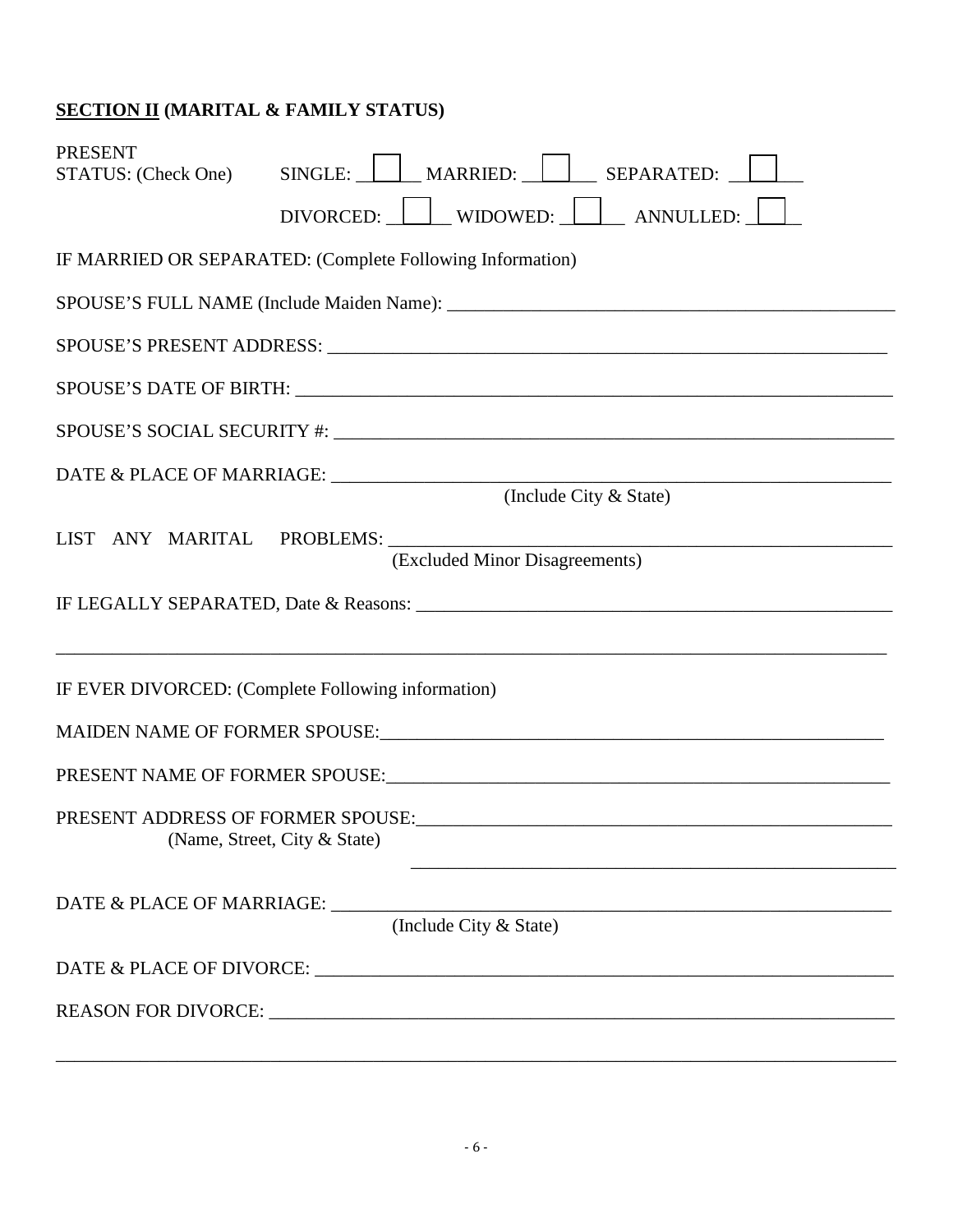PROVIDE THE FOLLOWING INFORMATION FOR ALL DEPENDENTS (Include stepchildren and adopted children)

| <b>NAME &amp; ADDRESS</b>                                                       | <b>RELATIONSHIP</b>           | DATE & PLACE OF BIRTH            |
|---------------------------------------------------------------------------------|-------------------------------|----------------------------------|
|                                                                                 |                               |                                  |
|                                                                                 |                               |                                  |
|                                                                                 |                               |                                  |
|                                                                                 |                               |                                  |
|                                                                                 |                               |                                  |
|                                                                                 |                               |                                  |
| YOUR FATHER'S NAME:                                                             | (Last, First, Middle)         |                                  |
|                                                                                 |                               |                                  |
|                                                                                 |                               |                                  |
|                                                                                 | (Last, First, Middle, Maiden) |                                  |
|                                                                                 |                               |                                  |
|                                                                                 |                               |                                  |
| BROTHER(S) AND/OR SISTER(S) – (List Below, including half-, step-, and adopted) |                               |                                  |
| <b>NAME</b>                                                                     | DATE OF<br><b>BIRTH</b>       | <b>CURRENT</b><br><b>ADDRESS</b> |
| (Last, First, Middle, Maiden)                                                   |                               |                                  |
| (Last, First, Middle, Maiden)                                                   |                               |                                  |
| (Last, First, Middle, Maiden)                                                   |                               |                                  |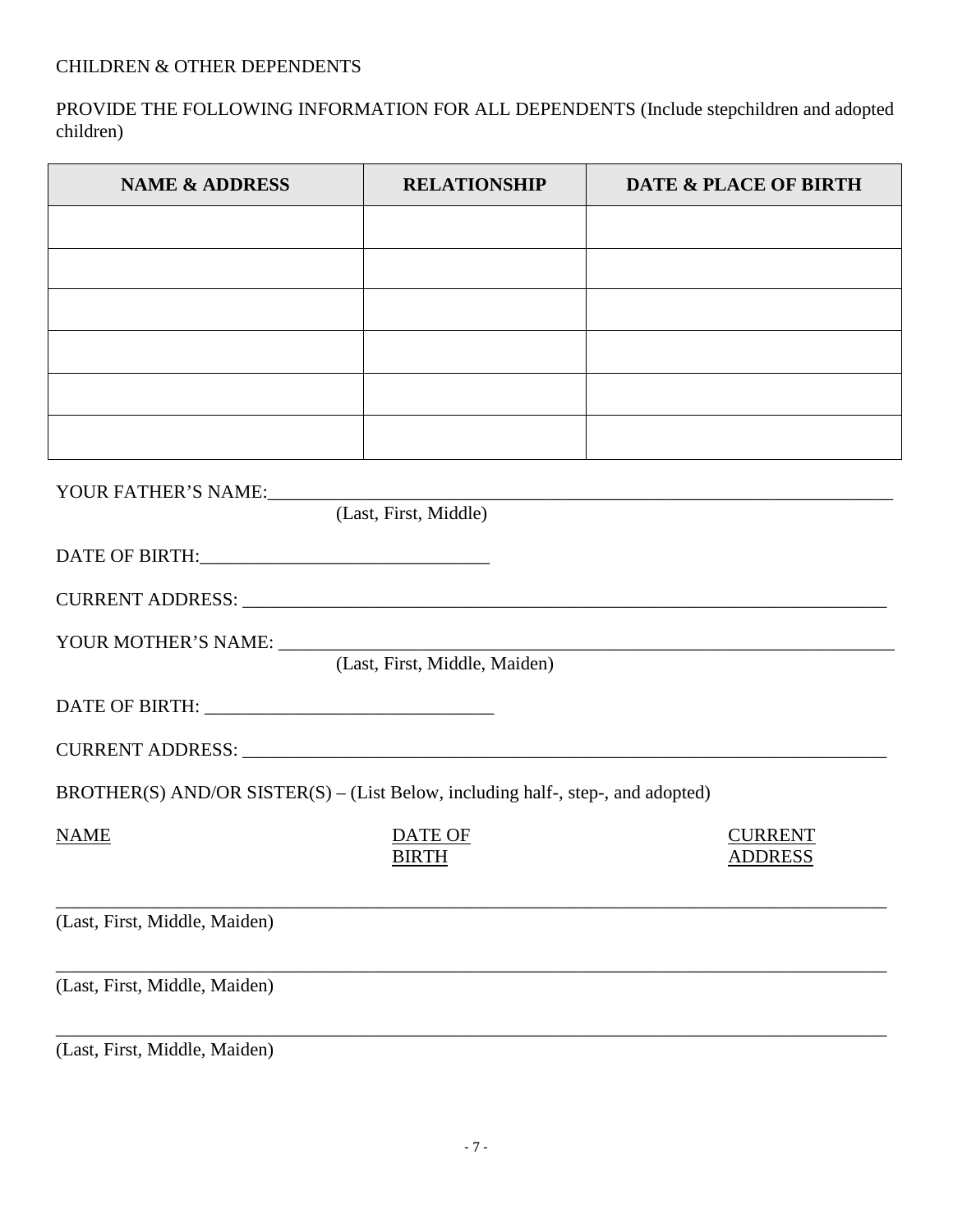### HAS ANY MEMBER OF YOUR FAMILY EVER BEEN CONVICTED OF A FELONY?

IF YES, GIVE DETAILS BELOW (i.e. name, dates, charges, parish/county, disposition)

### LIST ALL RELATIVES WHO ARE CURRENTLY EMPLOYED BY THIS DEPARTMENT:

# **SECTION III** (FINANCIAL STATUS)

| SUPERVISOR: New York Supervisors and the set of the set of the set of the set of the set of the set of the set of the set of the set of the set of the set of the set of the set of the set of the set of the set of the set o |  |
|--------------------------------------------------------------------------------------------------------------------------------------------------------------------------------------------------------------------------------|--|
|                                                                                                                                                                                                                                |  |
|                                                                                                                                                                                                                                |  |
|                                                                                                                                                                                                                                |  |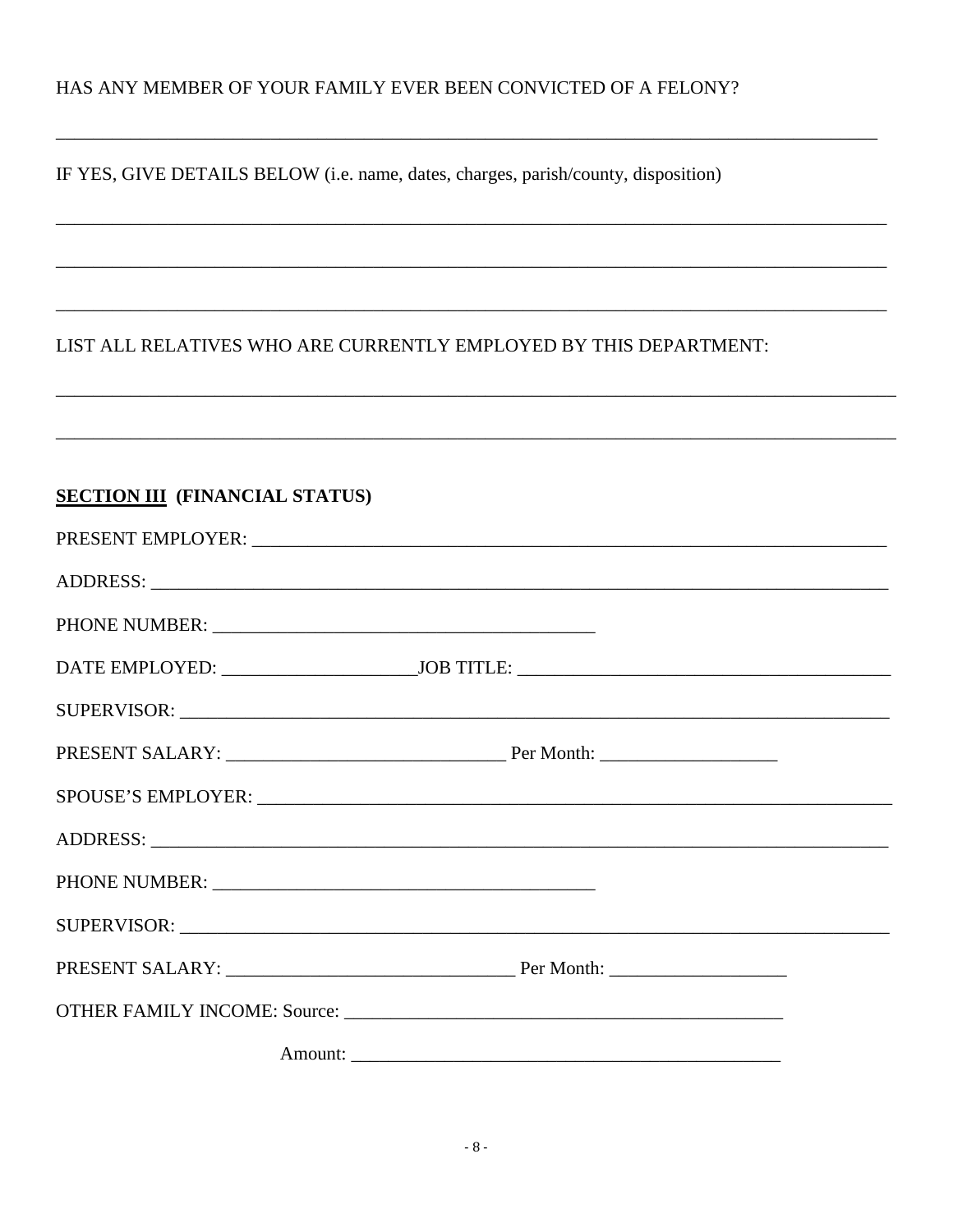| (CHECK ONE) |                                         |  |
|-------------|-----------------------------------------|--|
|             | RENTING HOME $\Box$ MONTHLY RENT $\Box$ |  |
|             |                                         |  |
|             | OWN HOME     APPROXIMATE VALUE          |  |

LIST BILLS, LOANS, ETC., OTHER THAN RENT OR HOME MORTGAGE

| <b>ORGANIZATION &amp; ADDRESS</b> | <b>TOTAL</b><br><b>OWED</b> | <b>MONTHLY</b><br><b>PAYMENT</b> |
|-----------------------------------|-----------------------------|----------------------------------|
|                                   |                             |                                  |
|                                   |                             |                                  |
|                                   |                             |                                  |
|                                   |                             |                                  |
|                                   |                             |                                  |
|                                   |                             |                                  |
|                                   |                             |                                  |
|                                   |                             |                                  |
|                                   |                             |                                  |
|                                   |                             |                                  |
|                                   |                             |                                  |
|                                   |                             |                                  |
|                                   | <b>TOTAL:</b>               | <b>TOTAL:</b>                    |
|                                   |                             |                                  |

IF YOU EVER HAD YOUR AUTO REPOSSESSED, BEEN INVOLVED PERSONALLY IN BANKRUPTCY PROCEEDINGS, HAD LIENS AND/OR JUDGMENTS PLACED AGAINST YOU, SALARY GARNISHMENT OR CURRENTLY OWE BACK TAXES, SUPPLY ALL PERTINENT INFORMATION:

\_\_\_\_\_\_\_\_\_\_\_\_\_\_\_\_\_\_\_\_\_\_\_\_\_\_\_\_\_\_\_\_\_\_\_\_\_\_\_\_\_\_\_\_\_\_\_\_\_\_\_\_\_\_\_\_\_\_\_\_\_\_\_\_\_\_\_\_\_\_\_\_\_\_\_\_\_\_\_\_\_\_\_\_\_\_\_\_\_

\_\_\_\_\_\_\_\_\_\_\_\_\_\_\_\_\_\_\_\_\_\_\_\_\_\_\_\_\_\_\_\_\_\_\_\_\_\_\_\_\_\_\_\_\_\_\_\_\_\_\_\_\_\_\_\_\_\_\_\_\_\_\_\_\_\_\_\_\_\_\_\_\_\_\_\_\_\_\_\_\_\_\_\_\_\_\_\_\_

\_\_\_\_\_\_\_\_\_\_\_\_\_\_\_\_\_\_\_\_\_\_\_\_\_\_\_\_\_\_\_\_\_\_\_\_\_\_\_\_\_\_\_\_\_\_\_\_\_\_\_\_\_\_\_\_\_\_\_\_\_\_\_\_\_\_\_\_\_\_\_\_\_\_\_\_\_\_\_\_\_\_\_\_\_\_\_\_\_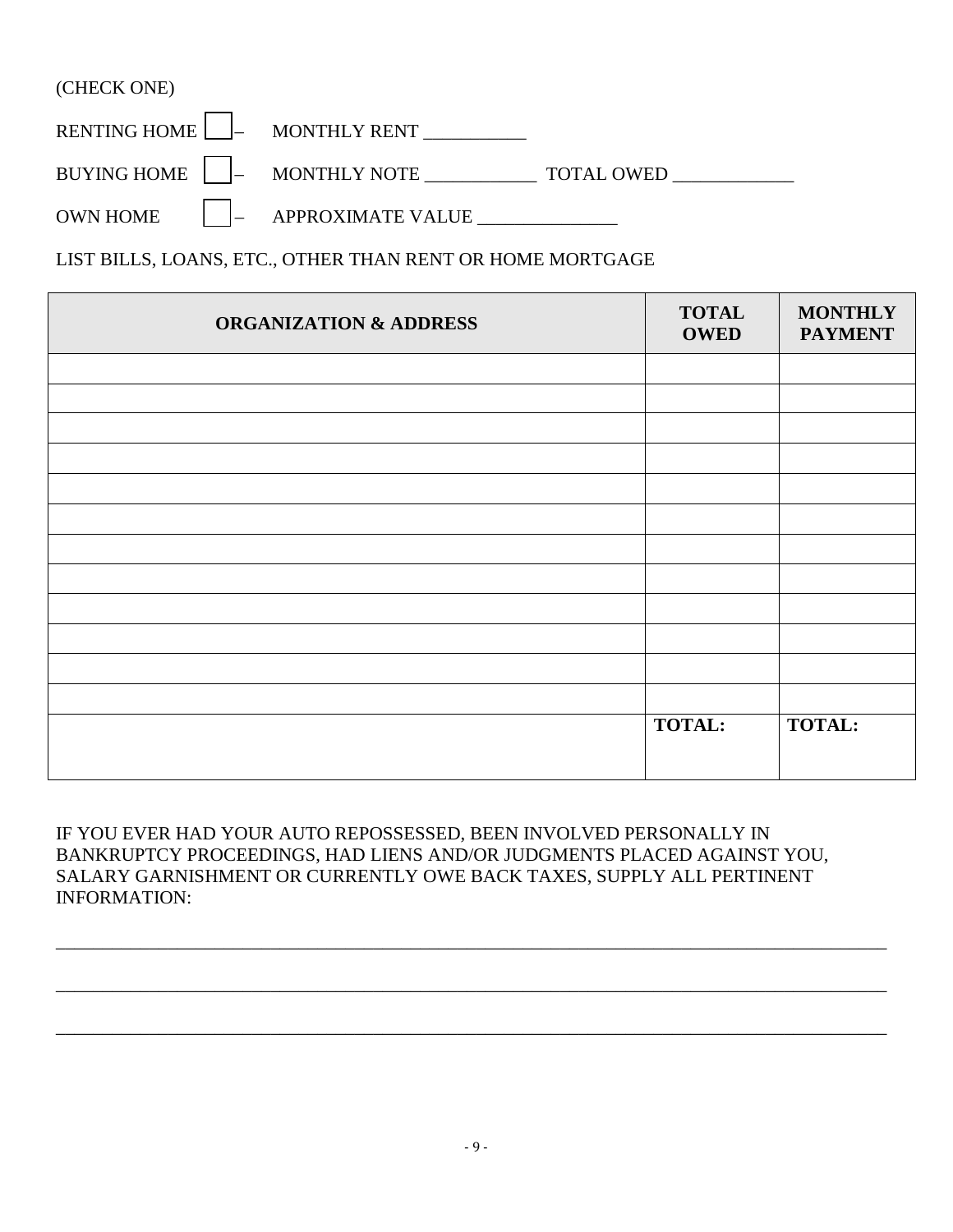#### IF YOU HAVE EVER INSTITUTED CIVIL OR CRIMINAL ACTION AGAINST ANY PERSON OR ORGANIZATION, OR IF ANY PERSON OR ORGANIZATION HAS EVER INSTITUTED CIVIL OR CRIMINAL ACTION AGAINST YOU, INCLUDING PATERNITY SUITS, EXPLAIN IN DETAIL BELOW, LISTING ANY AND ALL SETTLEMENTS, ATTORNEYS, ETC.: (Include any out of court settlements.)

\_\_\_\_\_\_\_\_\_\_\_\_\_\_\_\_\_\_\_\_\_\_\_\_\_\_\_\_\_\_\_\_\_\_\_\_\_\_\_\_\_\_\_\_\_\_\_\_\_\_\_\_\_\_\_\_\_\_\_\_\_\_\_\_\_\_\_\_\_\_\_\_\_\_\_\_\_\_\_\_\_\_\_\_\_\_\_\_\_\_

\_\_\_\_\_\_\_\_\_\_\_\_\_\_\_\_\_\_\_\_\_\_\_\_\_\_\_\_\_\_\_\_\_\_\_\_\_\_\_\_\_\_\_\_\_\_\_\_\_\_\_\_\_\_\_\_\_\_\_\_\_\_\_\_\_\_\_\_\_\_\_\_\_\_\_\_\_\_\_\_\_\_\_\_\_\_\_\_\_\_

# **SECTION IV (AUTOMOBILE & DRIVERS LICENSE)**

IF YOU OWN A VEHICLE, COMPLETE THE FOLLOWING:

| $\sim$<br>M | N/L | ____ | <u>.</u> |
|-------------|-----|------|----------|
|             |     |      |          |

| <b>SERIAL NUMBER:</b><br>MFG. | I ICENICE #<br>71 N.D.L |  |
|-------------------------------|-------------------------|--|
|                               |                         |  |

| M<br>. .<br>the contract of the contract of the contract of the contract of the contract of the contract of the contract of | N/I<br>$\sim$ $\sim$ $\sim$ $\sim$ $\sim$ $\sim$ $\sim$ |  |  |
|-----------------------------------------------------------------------------------------------------------------------------|---------------------------------------------------------|--|--|
|-----------------------------------------------------------------------------------------------------------------------------|---------------------------------------------------------|--|--|

\_\_\_\_\_\_\_\_\_\_\_\_\_\_\_\_\_\_\_\_\_\_\_\_\_\_\_\_\_\_\_\_\_\_\_\_\_\_\_\_\_\_\_\_\_\_\_\_\_\_\_\_\_\_\_\_\_\_\_\_\_\_\_\_\_\_\_\_\_\_\_\_\_\_\_\_\_\_\_\_\_\_\_\_\_\_\_\_\_\_

\_\_\_\_\_\_\_\_\_\_\_\_\_\_\_\_\_\_\_\_\_\_\_\_\_\_\_\_\_\_\_\_\_\_\_\_\_\_\_\_\_\_\_\_\_\_\_\_\_\_\_\_\_\_\_\_\_\_\_\_\_\_\_\_\_\_\_\_\_\_\_\_\_\_\_\_\_\_\_\_\_\_\_\_\_\_\_\_\_\_

\_\_\_\_\_\_\_\_\_\_\_\_\_\_\_\_\_\_\_\_\_\_\_\_\_\_\_\_\_\_\_\_\_\_\_\_\_\_\_\_\_\_\_\_\_\_\_\_\_\_\_\_\_\_\_\_\_\_\_\_\_\_\_\_\_\_\_\_\_\_\_\_\_\_\_\_\_\_\_\_\_\_\_\_\_\_\_\_\_

\_\_\_\_\_\_\_\_\_\_\_\_\_\_\_\_\_\_\_\_\_\_\_\_\_\_\_\_\_\_\_\_\_\_\_\_\_\_\_\_\_\_\_\_\_\_\_\_\_\_\_\_\_\_\_\_\_\_\_\_\_\_\_\_\_\_\_\_\_\_\_\_\_\_\_\_\_\_\_\_\_\_\_\_\_\_\_\_\_

\_\_\_\_\_\_\_\_\_\_\_\_\_\_\_\_\_\_\_\_\_\_\_\_\_\_\_\_\_\_\_\_\_\_\_\_\_\_\_\_\_\_\_\_\_\_\_\_\_\_\_\_\_\_\_\_\_\_\_\_\_\_\_\_\_\_\_\_\_\_\_\_\_\_\_\_\_\_\_\_\_\_\_\_\_\_\_\_\_\_

\_\_\_\_\_\_\_\_\_\_\_\_\_\_\_\_\_\_\_\_\_\_\_\_\_\_\_\_\_\_\_\_\_\_\_\_\_\_\_\_\_\_\_\_\_\_\_\_\_\_\_\_\_\_\_\_\_\_\_\_\_\_\_\_\_\_\_\_\_\_\_\_\_\_\_\_\_\_\_\_\_\_\_\_\_\_\_\_\_\_

| i. SERIAL NUMBER:<br>MFG. |  | ' ICENSE<br>EN DIE |  |
|---------------------------|--|--------------------|--|
|---------------------------|--|--------------------|--|

HAVE YOU EVER BEEN LICENSED TO DRIVE IN ANOTHER STATE?

IF YES, PROVIDE DRIVERS LICENSE #, STATE, DATE OF EXPIRATION BELOW:

ARE THERE ANY JUDGMENTS HELD AGAINST YOU AS A RESULT OF AN ACCIDENT?

IF YES, GIVE DETAILS, INCLUDING REASON, DATES, PLACES, ETC.:

HAVE YOU EVER HAD YOUR DRIVERS LICENSE SUSPENDED OR REVOKED? \_\_\_\_\_\_\_\_\_\_\_\_\_\_\_\_\_\_\_

IF YES, GIVE DETAILS, INCLUDING REASON, DATES, PLACES, ETC.: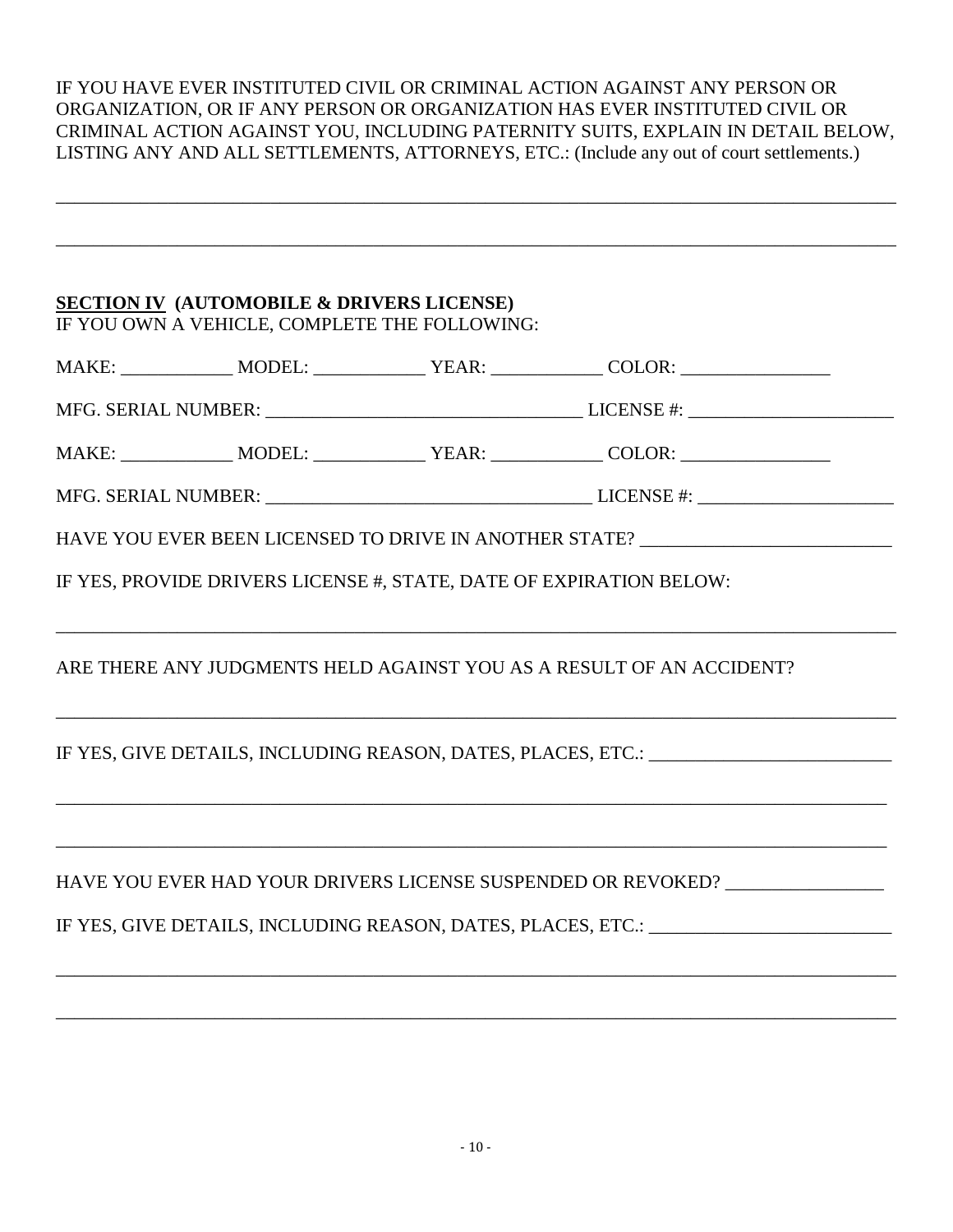### LIST ANY TRAFFIC ACCIDENTS IN WHICH YOU WERE INVOLVED. ALSO, LIST ANY TICKETS YOU HAVE RECEIVED.

| <b>DATE</b> | <b>CITY &amp; STATE</b> | <b>OFFENSE</b> | <b>DISPOSITION</b> |
|-------------|-------------------------|----------------|--------------------|
|             |                         |                |                    |
|             |                         |                |                    |
|             |                         |                |                    |
|             |                         |                |                    |
|             |                         |                |                    |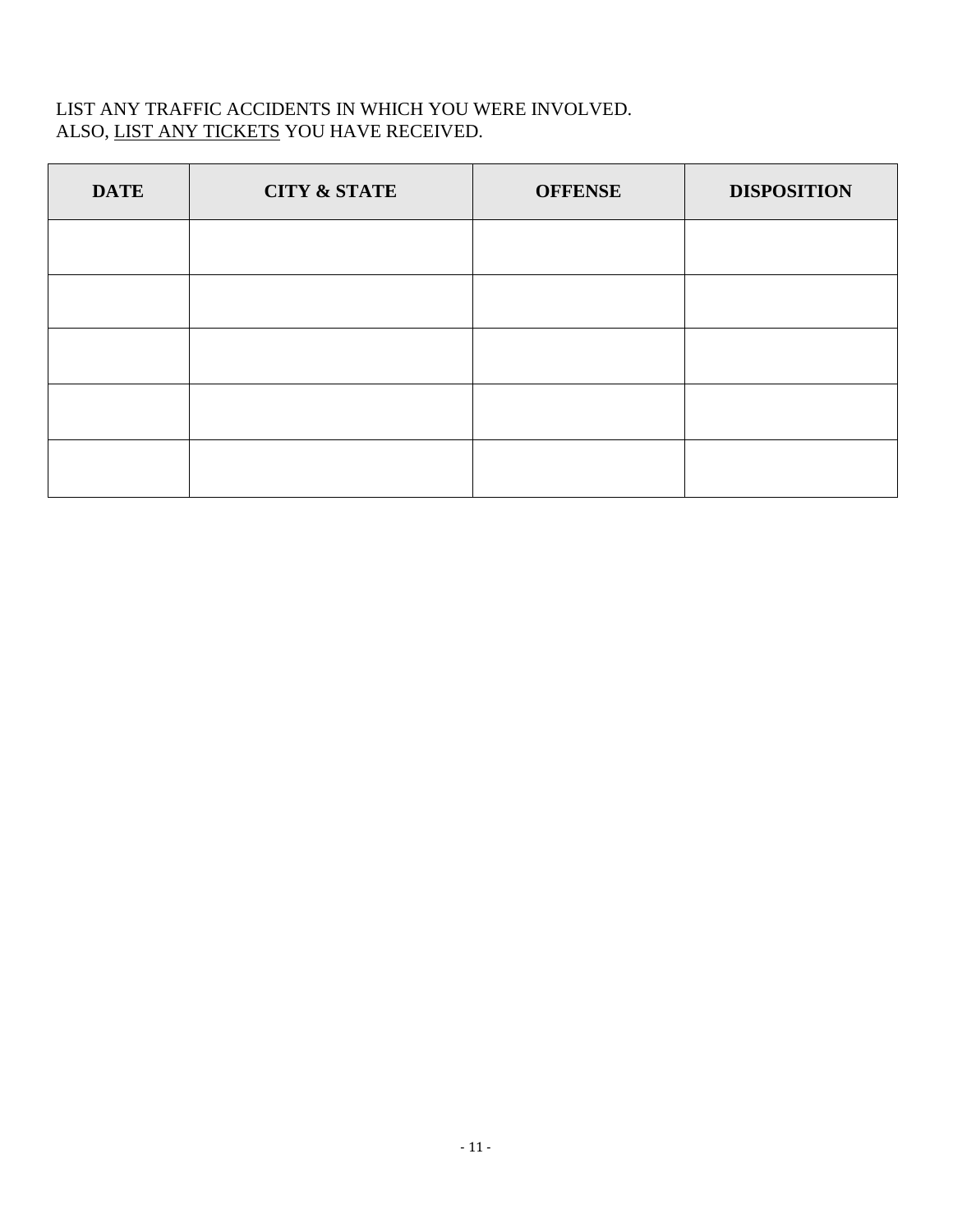### **SECTION V (MILITARY SERVICE)**

HAVE YOU EVER SERVED IN THE ARMED FORCES OF THE UNITED STATES?

IF YES, COMPLETE THE FOLLOWING INFORMATION:

BRANCH: \_\_\_\_\_\_\_\_\_\_\_\_\_\_\_\_\_\_\_\_\_\_\_\_\_\_\_\_\_\_\_\_\_\_\_\_\_\_\_\_\_\_\_\_\_\_\_\_\_\_\_\_\_\_\_\_\_\_\_\_\_\_\_\_\_\_\_\_\_\_\_\_\_\_\_\_\_\_\_\_

BEGINNING & ENDING DATES OF SERVICE: \_\_\_\_\_\_\_\_\_\_\_\_\_\_\_\_\_\_\_\_\_\_\_\_\_\_\_\_\_\_\_\_\_\_\_\_\_\_\_\_\_\_\_\_\_\_\_\_

SERIAL NUMBER/SOCIAL SECURITY #: \_\_\_\_\_\_\_\_\_\_\_\_\_\_\_\_\_\_\_\_\_\_\_\_\_\_\_\_\_\_\_\_\_\_\_\_\_\_\_\_\_\_\_\_\_\_\_\_\_\_\_\_\_

HIGHEST RANK ATTAINED: \_\_\_\_\_\_\_\_\_\_\_\_\_\_\_\_\_\_\_\_\_\_\_\_\_\_\_\_\_\_\_\_\_\_\_\_\_\_\_\_\_\_\_\_\_\_\_\_\_\_\_\_\_\_\_\_\_\_\_\_\_\_\_

TYPE OF DISCHARGE & CONDITIONS:

IF YOU EVER RECEIVED A COURT MARTIAL, AN ARTICLE 15, A CAPTAIN'S MAST OR OTHER DISCIPLINARY ACTION WHILE IN THE MILITARY SERVICE, EXPLAIN CIRCUMSTANCES IN DETAIL BELOW. LIST DATES, NATURE OF OFFENSE, TYPE OF PUNISHMENT, AND DISPOSITION OF CHARGES. SHOW ANY AND ALL FINES, RESTRICTIONS AND CONFINEMENT IN DETAIL.

\_\_\_\_\_\_\_\_\_\_\_\_\_\_\_\_\_\_\_\_\_\_\_\_\_\_\_\_\_\_\_\_\_\_\_\_\_\_\_\_\_\_\_\_\_\_\_\_\_\_\_\_\_\_\_\_\_\_\_\_\_\_\_\_\_\_\_\_\_\_\_\_\_\_\_\_\_\_\_\_\_\_\_\_\_\_\_\_\_\_

\_\_\_\_\_\_\_\_\_\_\_\_\_\_\_\_\_\_\_\_\_\_\_\_\_\_\_\_\_\_\_\_\_\_\_\_\_\_\_\_\_\_\_\_\_\_\_\_\_\_\_\_\_\_\_\_\_\_\_\_\_\_\_\_\_\_\_\_\_\_\_\_\_\_\_\_\_\_\_\_\_\_\_\_\_\_\_\_\_\_

\_\_\_\_\_\_\_\_\_\_\_\_\_\_\_\_\_\_\_\_\_\_\_\_\_\_\_\_\_\_\_\_\_\_\_\_\_\_\_\_\_\_\_\_\_\_\_\_\_\_\_\_\_\_\_\_\_\_\_\_\_\_\_\_\_\_\_\_\_\_\_\_\_\_\_\_\_\_\_\_\_\_\_\_\_\_\_\_\_\_

\_\_\_\_\_\_\_\_\_\_\_\_\_\_\_\_\_\_\_\_\_\_\_\_\_\_\_\_\_\_\_\_\_\_\_\_\_\_\_\_\_\_\_\_\_\_\_\_\_\_\_\_\_\_\_\_\_\_\_\_\_\_\_\_\_\_\_\_\_\_\_\_\_\_\_\_\_\_\_\_\_\_\_\_\_\_\_\_\_\_

ARE YOU CURRENTLY A MEMBER OF THE ARMED FORCES RESERVES?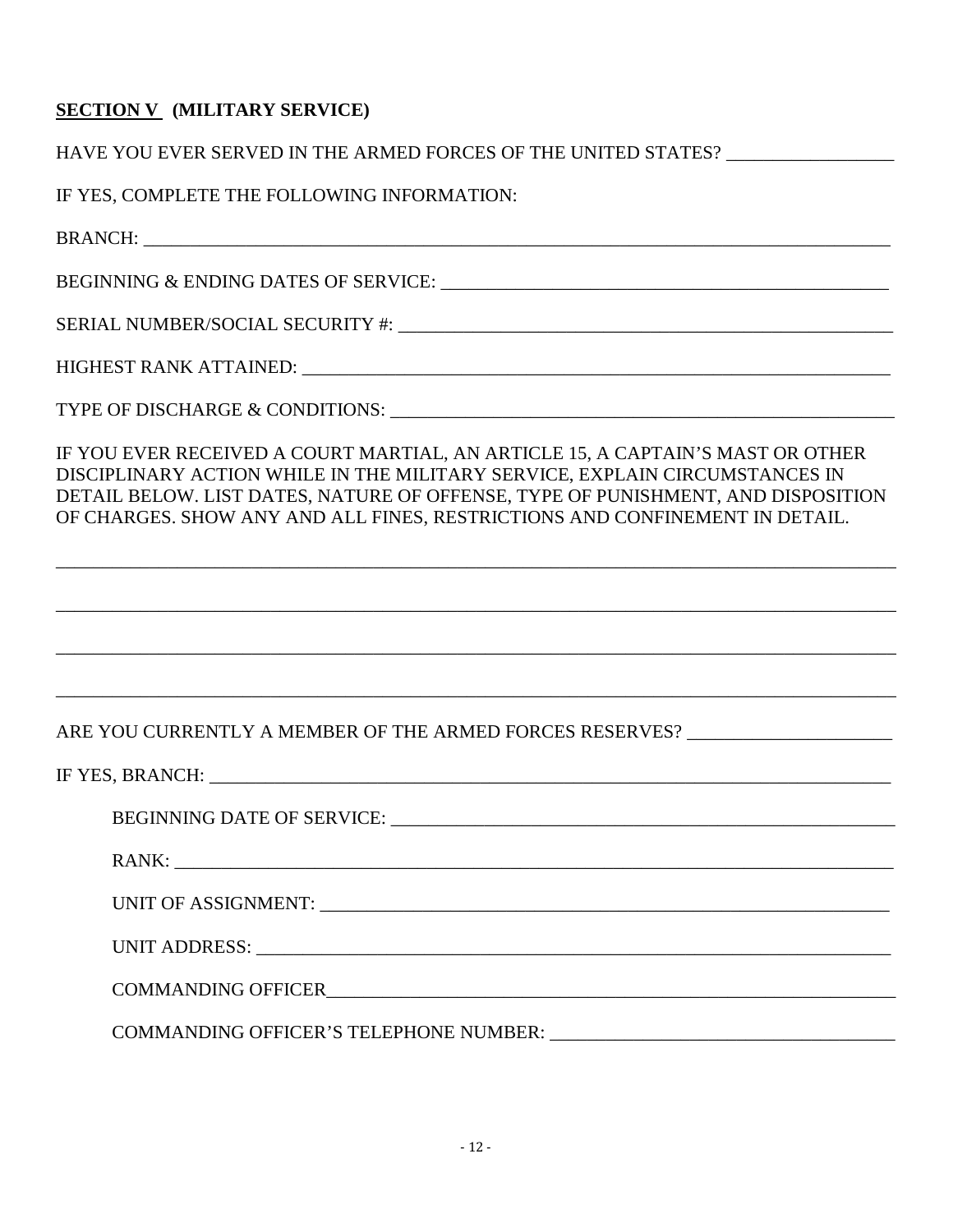# **SECTION VI (EDUCATION)**

HIGH SCHOOL

| <b>NAME/LOCATION</b> | <b>YEARS</b><br><b>ATTENDED</b><br>$FROM – TO$ | <b>GRADUATE</b><br>YES/NO | <b>DIPLOMA OR</b><br><b>EQUIVALENCY</b><br><b>CERTIFICATE?</b> |
|----------------------|------------------------------------------------|---------------------------|----------------------------------------------------------------|
|                      |                                                |                           |                                                                |
|                      |                                                |                           |                                                                |

# COLLEGE(S) / UNIVERSITY(IES)

| NAME/LOCATION | <b>YEARS</b><br><b>ATTENDED</b><br>$FROM – TO$ | <b>GRADUATE</b><br>YES / NO | <b>DIPLOMA OR</b><br><b>EQUIVALENCY</b><br><b>CERTIFICATE?</b> | <b>MAJOR</b><br><b>FIELD</b> | <b>TOTAL</b><br><b>HOURS</b> |
|---------------|------------------------------------------------|-----------------------------|----------------------------------------------------------------|------------------------------|------------------------------|
|               |                                                |                             |                                                                |                              |                              |
|               |                                                |                             |                                                                |                              |                              |
|               |                                                |                             |                                                                |                              |                              |
|               |                                                |                             |                                                                |                              |                              |

# GRADUATE / PROFESSIONAL SCHOOLS

| NAME/LOCATION | <b>YEARS</b><br><b>ATTENDED</b><br>$FROM – TO$ | <b>GRADUATE</b><br>YES / NO | <b>DIPLOMA OR</b><br><b>EQUIVALENCY</b><br><b>CERTIFICATE?</b> | <b>MAJOR</b><br><b>FIELD</b> | <b>TOTAL</b><br><b>HOURS</b> |
|---------------|------------------------------------------------|-----------------------------|----------------------------------------------------------------|------------------------------|------------------------------|
|               |                                                |                             |                                                                |                              |                              |
|               |                                                |                             |                                                                |                              |                              |
|               |                                                |                             |                                                                |                              |                              |
|               |                                                |                             |                                                                |                              |                              |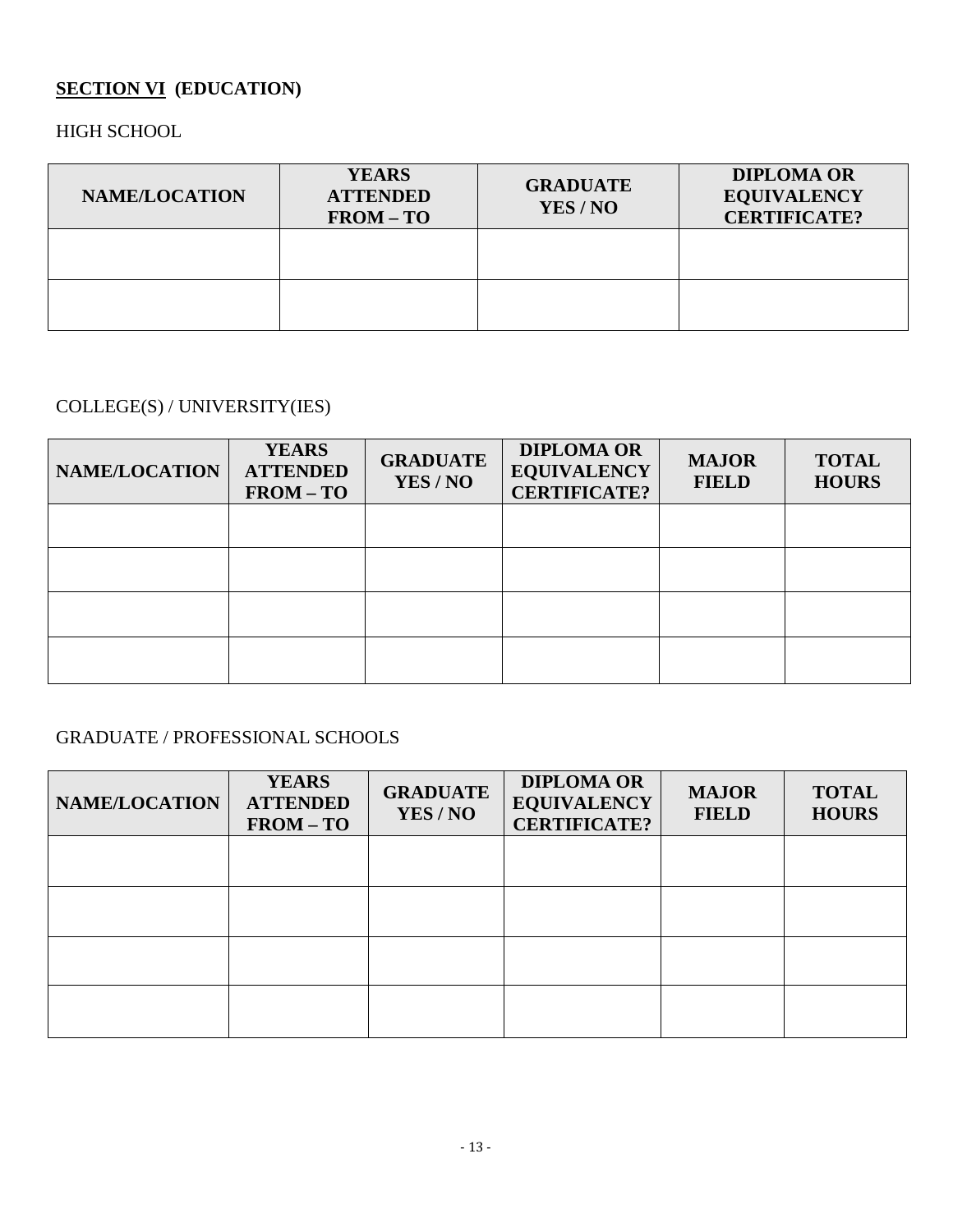### **PROFESSIONAL LICENSES, REGISTRATION, OR CERTIFICATIONS (engineering, medical, dietetic, ministerial, pharmaceutical, marine, etc.)**

|                                                         | LICENSE $#1$ | LICENSE #2 |
|---------------------------------------------------------|--------------|------------|
| Name/Complete Address of<br>Licensing/Certifying Agency |              |            |
| Date Licensed                                           |              |            |
| Type of License                                         |              |            |
| Restrictions, if applicable                             |              |            |
| <b>Expiration Date</b>                                  |              |            |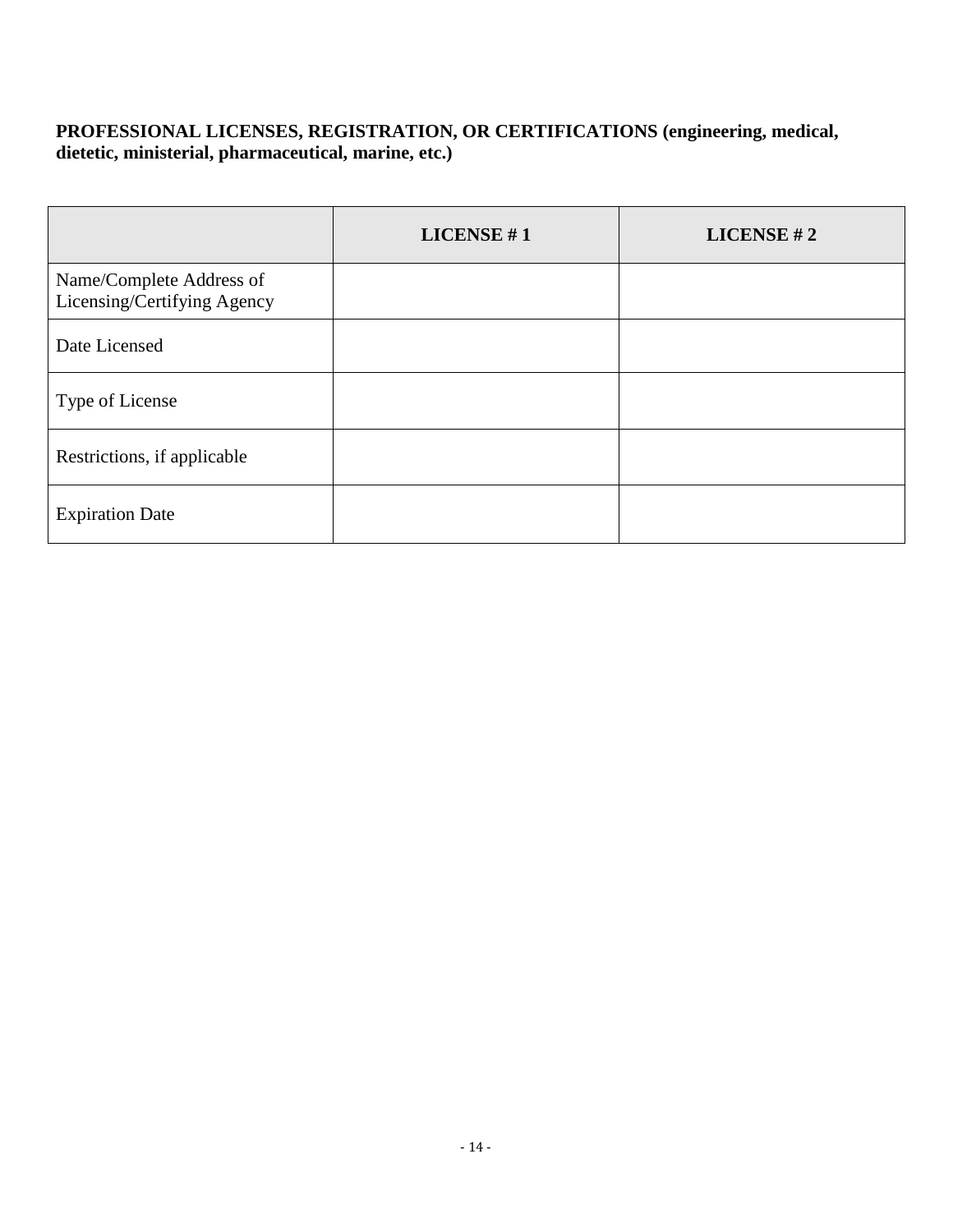# **SECTION VII (EMPLOYMENT HISTORY)**

### **EXPLAIN ALL PERIODS OF UNEMPLOYMENT.**

### **LIST ALL EMPLOYMENTS YOU HAVE HAD SINCE AGE 18.**

(If more space is needed, please use separate sheet(s).)

| <b>NAME/COMPLETE ADDRESS OF</b><br><b>EMPLOYER</b>                                       | <b>TYPE OF WORK</b> | <b>TITLE OF YOUR JOB</b> |  |  |  |  |
|------------------------------------------------------------------------------------------|---------------------|--------------------------|--|--|--|--|
|                                                                                          |                     |                          |  |  |  |  |
|                                                                                          |                     |                          |  |  |  |  |
|                                                                                          |                     |                          |  |  |  |  |
| DATES OF EMPLOYMENT: From: month ___ day ___ year _____ To: month ___ day ___ year _____ |                     |                          |  |  |  |  |
| AVERAGE # HOURS WORKED/WEEK: Full Time? _________ Part Time? __________                  |                     |                          |  |  |  |  |
|                                                                                          |                     |                          |  |  |  |  |
|                                                                                          |                     |                          |  |  |  |  |
|                                                                                          |                     |                          |  |  |  |  |
| NUMBER/JOB TITLES OF EMPLOYEES YOU SUPERVISED: _________________________________         |                     |                          |  |  |  |  |
| ,我们也不能在这里的时候,我们也不能在这里的时候,我们也不能会在这里的时候,我们也不能会在这里的时候,我们也不能会在这里的时候,我们也不能会在这里的时候,我们也不        |                     |                          |  |  |  |  |
| INDICATE SPECIFIC AREA OR PLACE OF EMPLOYMENT: _________________________________         |                     |                          |  |  |  |  |
|                                                                                          |                     |                          |  |  |  |  |
|                                                                                          |                     |                          |  |  |  |  |
|                                                                                          |                     |                          |  |  |  |  |
|                                                                                          |                     |                          |  |  |  |  |
|                                                                                          |                     |                          |  |  |  |  |
|                                                                                          |                     |                          |  |  |  |  |
|                                                                                          |                     |                          |  |  |  |  |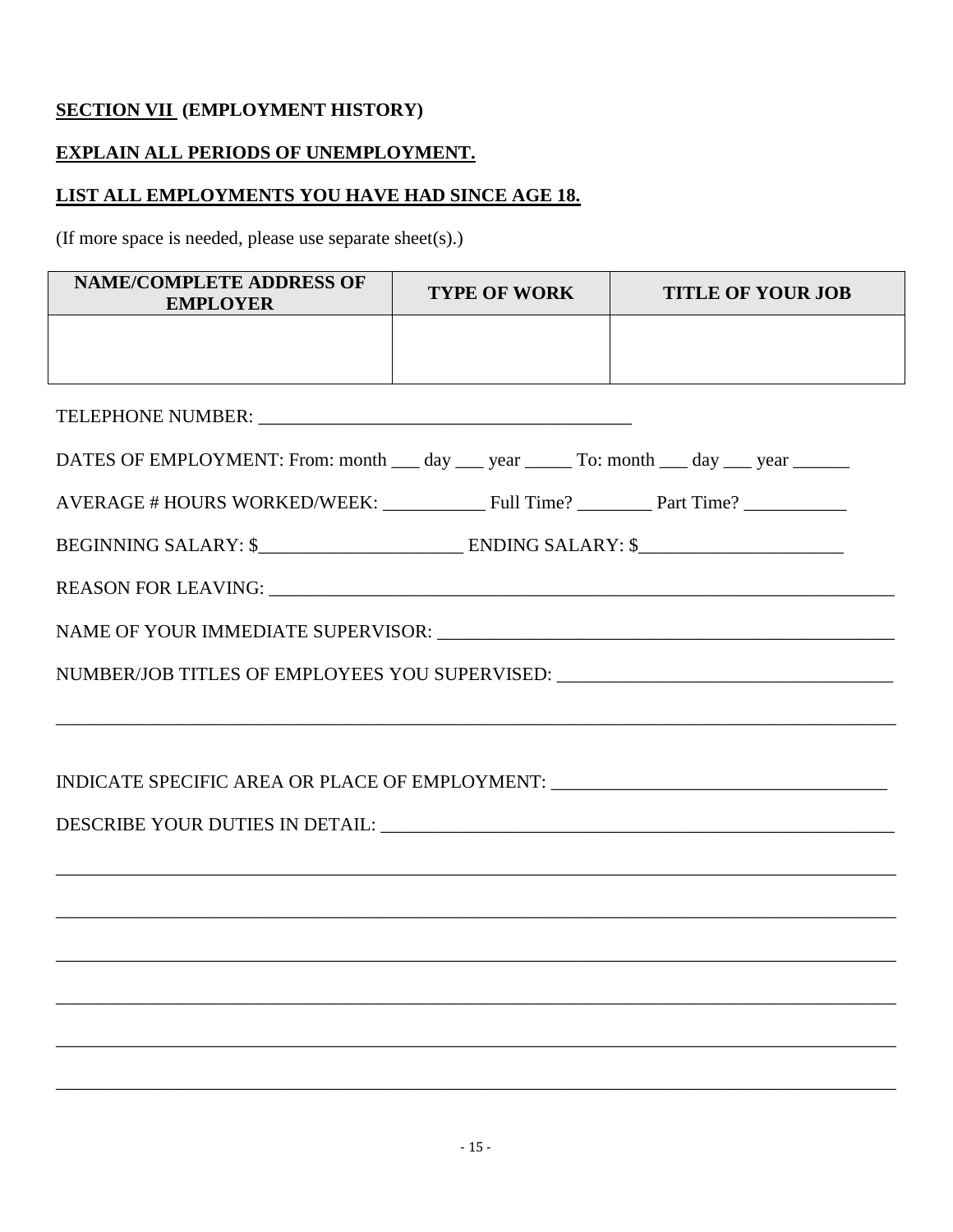| <b>NAME/COMPLETE ADDRESS OF</b><br><b>EMPLOYER</b>                                   | <b>TYPE OF WORK</b> | <b>TITLE OF YOUR JOB</b> |  |  |  |  |
|--------------------------------------------------------------------------------------|---------------------|--------------------------|--|--|--|--|
|                                                                                      |                     |                          |  |  |  |  |
|                                                                                      |                     |                          |  |  |  |  |
|                                                                                      |                     |                          |  |  |  |  |
| DATES OF EMPLOYMENT: From: month __ day __ year _____ To: month __ day __ year _____ |                     |                          |  |  |  |  |
|                                                                                      |                     |                          |  |  |  |  |
|                                                                                      |                     |                          |  |  |  |  |
|                                                                                      |                     |                          |  |  |  |  |
|                                                                                      |                     |                          |  |  |  |  |
| NUMBER/JOB TITLES OF EMPLOYEES YOU SUPERVISED: $\_\_$                                |                     |                          |  |  |  |  |
|                                                                                      |                     |                          |  |  |  |  |
|                                                                                      |                     |                          |  |  |  |  |
| INDICATE SPECIFIC AREA OR PLACE OF EMPLOYMENT: __________________________________    |                     |                          |  |  |  |  |
|                                                                                      |                     |                          |  |  |  |  |
|                                                                                      |                     |                          |  |  |  |  |
|                                                                                      |                     |                          |  |  |  |  |
| ,我们也不会有什么。""我们的人,我们也不会有什么?""我们的人,我们也不会有什么?""我们的人,我们也不会有什么?""我们的人,我们也不会有什么?""我们的人     |                     |                          |  |  |  |  |
|                                                                                      |                     |                          |  |  |  |  |
|                                                                                      |                     |                          |  |  |  |  |
|                                                                                      |                     |                          |  |  |  |  |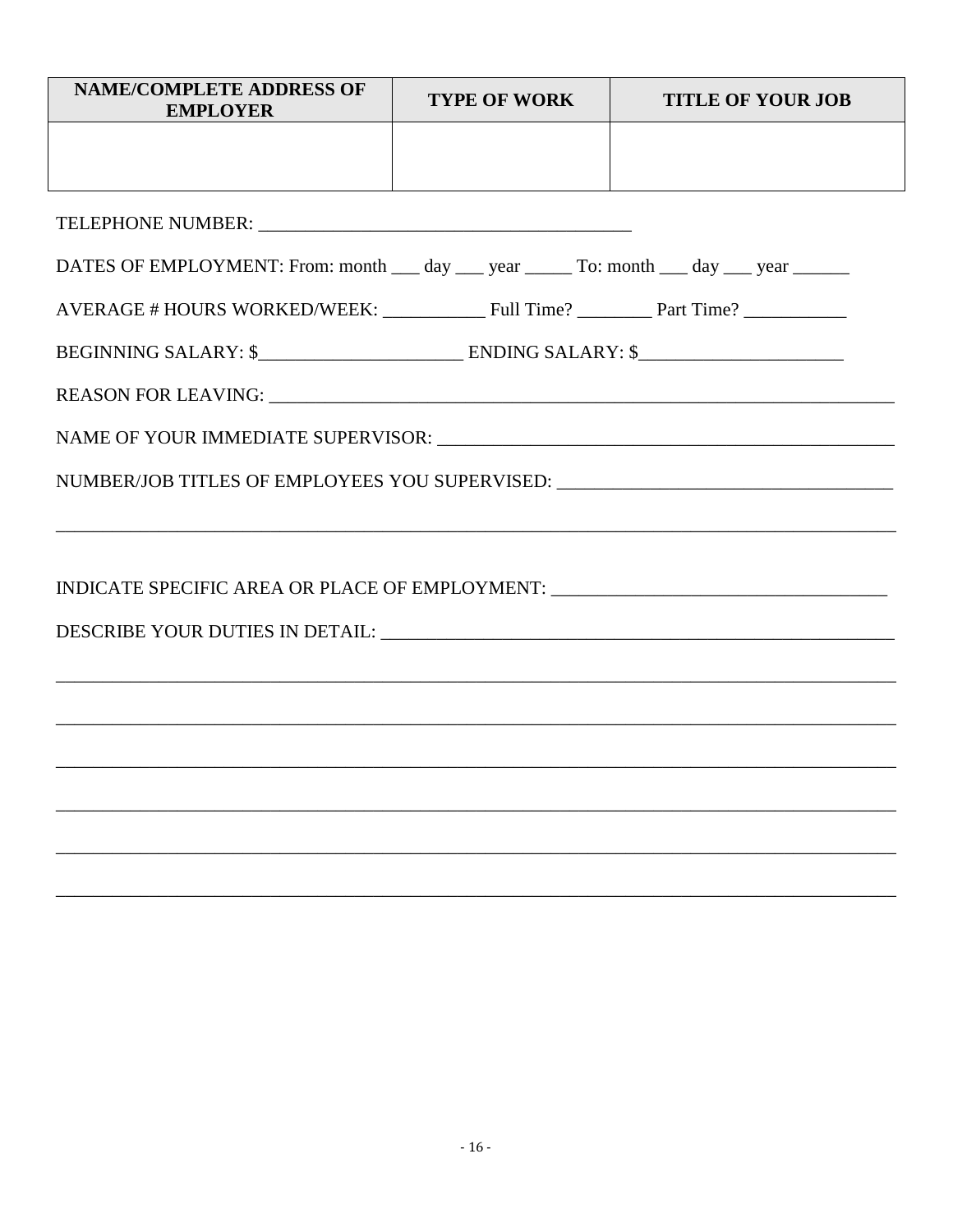| YES | HAVE YOU EVER APPLIED FOR EMPLOYMENT WITH ANY LAW ENFORCEMENT AGENCY?<br>$NO_{-}$                                                                                                                                                                                                                                    |
|-----|----------------------------------------------------------------------------------------------------------------------------------------------------------------------------------------------------------------------------------------------------------------------------------------------------------------------|
|     | IF YES, LIST BELOW THE DATES OF APPLICATION, NAME OF AGENCY, AND THE<br>SURROUNDING CIRCUMSTANCES (Reason for your rejection, declination, etc.)                                                                                                                                                                     |
|     |                                                                                                                                                                                                                                                                                                                      |
| YES | DO YOU HAVE ANY PAID FULL-TIME COMMISSIONED LAW ENFORCEMENT EXPERIENCE?<br>$\vert$ NO                                                                                                                                                                                                                                |
|     | IF YES, GIVE TOTAL AMOUNT OF SERVICE CREDIT (years, months):                                                                                                                                                                                                                                                         |
|     | ARE YOU CURRENTLY CERTIFIED THROUGH LOUISIANA PEACE OFFICER STANDARD AND<br>TRAINING (POST) COUNCIL? YES<br>$\overline{\phantom{a}}$ NO                                                                                                                                                                              |
|     | IF YOU ARE A FORMER EMPLOYEE WHO WAS SEPARATED FROM THE DEPARTMENT FOR ANY<br>REASON (Resigned, Suspended, Terminated, etc.), GIVE ALL PERTINENT INFORMATION REGARDING<br>THIS PRIOR EMPLOYMENT (Date of Appointment, Date of Separation, Reason for Termination of<br>Employment, Unit of Assignment, etc.), BELOW: |
|     |                                                                                                                                                                                                                                                                                                                      |
|     |                                                                                                                                                                                                                                                                                                                      |
|     |                                                                                                                                                                                                                                                                                                                      |
|     |                                                                                                                                                                                                                                                                                                                      |
|     |                                                                                                                                                                                                                                                                                                                      |
|     | <b>SECTION VIII</b> (LIFESTYLE)                                                                                                                                                                                                                                                                                      |
|     | IT IS IMPORTANT TO REMEMBER THAT ANY MISSTATEMENT ON YOUR PART CONCERNING<br>THE FOLLOWING INFORMATION MAY BE USED FOR REJECTION OR DISMISSAL.                                                                                                                                                                       |
| (A) |                                                                                                                                                                                                                                                                                                                      |
|     |                                                                                                                                                                                                                                                                                                                      |
| (B) | HAVE YOU EVER TRIED OR USED A MARIJUANA PRODUCT?                                                                                                                                                                                                                                                                     |
|     |                                                                                                                                                                                                                                                                                                                      |
|     |                                                                                                                                                                                                                                                                                                                      |

HAVE YOU EVER TRIED OR USED AMPHETAMINES? \_\_\_\_\_\_\_\_\_\_\_\_\_\_\_\_\_\_\_\_\_\_\_\_\_\_\_\_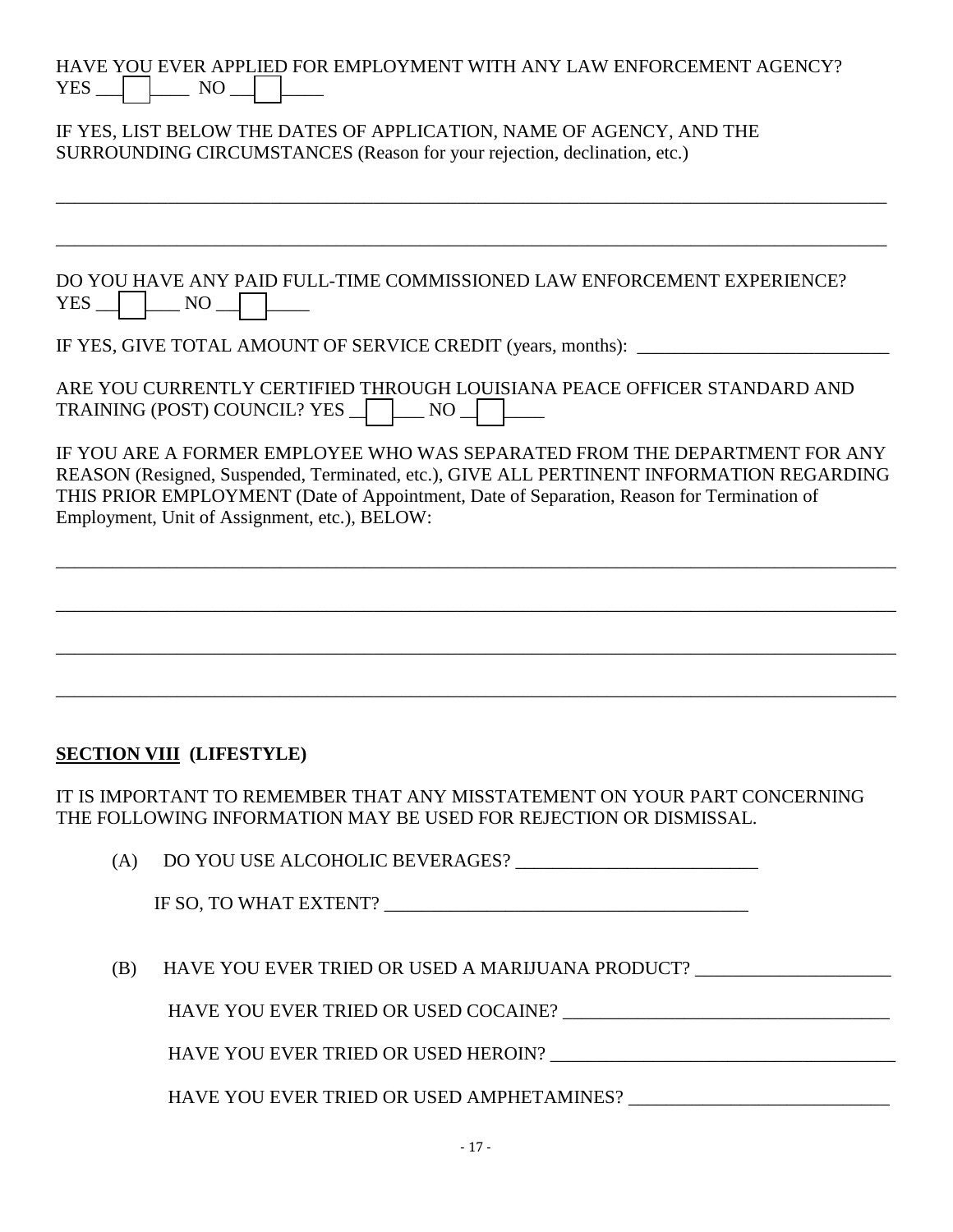HAVE YOU EVER TRIED OR USED BARBITURATES?

HAVE YOU EVER TRIED OR USED OTHER NARCOTIC DRUGS? \_\_\_\_\_\_\_\_\_\_\_\_\_\_\_\_\_\_\_\_\_\_\_\_\_\_\_\_\_\_

HAVE YOU EVER BEEN INVOLVED IN THE ILLEGAL PURCHASE, MANUFACTURE, TRAFFICKING, PRODUCTION, OR SALE OF ANY NARCOTIC, DEPRESSANT, STIMULANT, HALLUCINOGEN, OR CANNABIS? \_\_\_\_\_\_\_\_\_\_\_\_\_\_\_\_\_\_\_\_\_\_\_\_\_\_\_\_\_\_\_\_\_\_\_\_\_\_\_\_\_\_\_\_\_\_\_\_\_\_\_

\_\_\_\_\_\_\_\_\_\_\_\_\_\_\_\_\_\_\_\_\_\_\_\_\_\_\_\_\_\_\_\_\_\_\_\_\_\_\_\_\_\_\_\_\_\_\_\_\_\_\_\_\_\_\_\_\_\_\_\_\_\_\_\_\_\_\_\_\_\_\_\_\_\_

HAVE YOU EVER MISUSED OR ABUSED ANY DRUG PRESCRIBED BY A LICENSED PHYSICIAN FOR YOURSELF OR SOMEONE ELSE? \_\_\_\_\_\_\_\_\_\_\_\_\_

IF YOU ANSWERED "YES" TO ANY OF THE QUESTIONS IN PART B, PLEASE GIVE DETAILS BELOW:

\_\_\_\_\_\_\_\_\_\_\_\_\_\_\_\_\_\_\_\_\_\_\_\_\_\_\_\_\_\_\_\_\_\_\_\_\_\_\_\_\_\_\_\_\_\_\_\_\_\_\_\_\_\_\_\_\_\_\_\_\_\_\_\_\_\_\_\_\_\_\_\_\_\_\_

\_\_\_\_\_\_\_\_\_\_\_\_\_\_\_\_\_\_\_\_\_\_\_\_\_\_\_\_\_\_\_\_\_\_\_\_\_\_\_\_\_\_\_\_\_\_\_\_\_\_\_\_\_\_\_\_\_\_\_\_\_\_\_\_\_\_\_\_\_\_\_\_\_\_\_

\_\_\_\_\_\_\_\_\_\_\_\_\_\_\_\_\_\_\_\_\_\_\_\_\_\_\_\_\_\_\_\_\_\_\_\_\_\_\_\_\_\_\_\_\_\_\_\_\_\_\_\_\_\_\_\_\_\_\_\_\_\_\_\_\_\_\_\_\_\_\_\_\_\_\_\_\_\_

\_\_\_\_\_\_\_\_\_\_\_\_\_\_\_\_\_\_\_\_\_\_\_\_\_\_\_\_\_\_\_\_\_\_\_\_\_\_\_\_\_\_\_\_\_\_\_\_\_\_\_\_\_\_\_\_\_\_\_\_\_\_\_\_\_\_\_\_\_\_\_\_\_\_\_\_\_\_

\_\_\_\_\_\_\_\_\_\_\_\_\_\_\_\_\_\_\_\_\_\_\_\_\_\_\_\_\_\_\_\_\_\_\_\_\_\_\_\_\_\_\_\_\_\_\_\_\_\_\_\_\_\_\_\_\_\_\_\_\_\_\_\_\_\_\_\_\_\_\_\_\_\_\_\_

\_\_\_\_\_\_\_\_\_\_\_\_\_\_\_\_\_\_\_\_\_\_\_\_\_\_\_\_\_\_\_\_\_\_\_\_\_\_\_\_\_\_\_\_\_\_\_\_\_\_\_\_\_\_\_\_\_\_\_\_\_\_\_\_\_\_\_\_\_\_\_\_\_\_\_\_

\_\_\_\_\_\_\_\_\_\_\_\_\_\_\_\_\_\_\_\_\_\_\_\_\_\_\_\_\_\_\_\_\_\_\_\_\_\_\_\_\_\_\_\_\_\_\_\_\_\_\_\_\_\_\_\_\_\_\_\_\_\_\_\_\_\_\_\_\_\_\_\_\_\_\_\_

(C) HAVE YOU EVER WAGERED MORE THAN \$25.00 AT ONE TIME?

IF YES, PLEASE GIVE DETAILS BELOW:

(D) ARE YOU NOW OR HAVE YOU EVER BEEN A MEMBER OF OR SUPPORTED ANY SUBVERSIVE, REVOLUTIONARY, COMMUNISTIC, TERRORIST OR ACTIVIST GROUP?

IF YES, PLEASE GIVE DETAILS BELOW: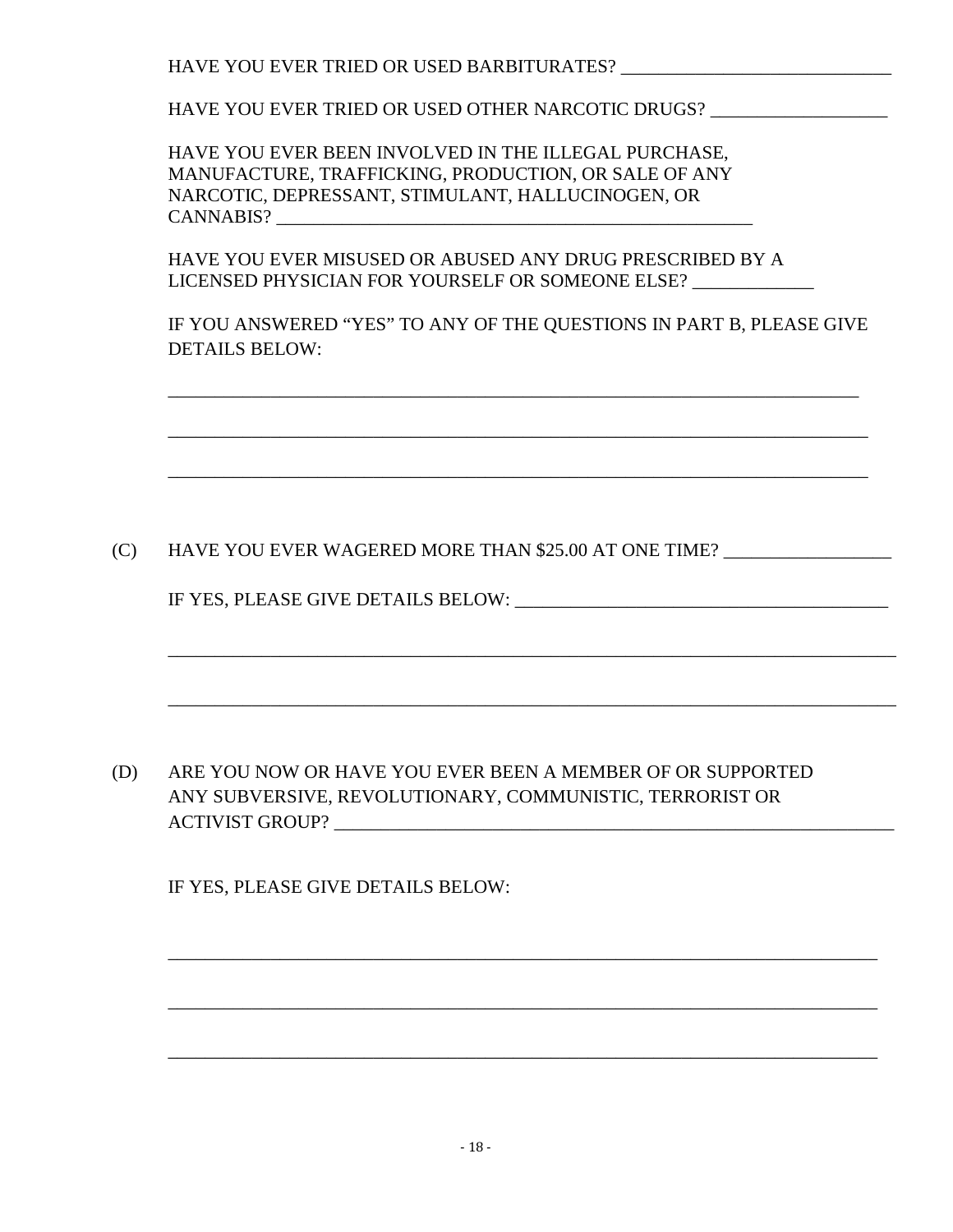|     | SOCIETIES, OR ORGANIZATIONS YOU BELONG TO OR ATTEND.<br>(Include the names & addresses)          |
|-----|--------------------------------------------------------------------------------------------------|
|     |                                                                                                  |
|     |                                                                                                  |
|     |                                                                                                  |
|     |                                                                                                  |
|     |                                                                                                  |
| (F) | LIST YOUR REASONS FOR WANTING TO BE AN EMPLOYEE OF THIS AGENCY:                                  |
|     |                                                                                                  |
|     |                                                                                                  |
|     |                                                                                                  |
|     |                                                                                                  |
|     |                                                                                                  |
| (G) | HAVE YOU EVER BEEN ARRESTED FOR ANY LAW VIOLATION INCLUDING<br>JUVENILE ARRESTS AND/OR CONTACTS? |
|     | HAVE YOU EVER BEEN CONVICTED FOR ANY LAW VIOLATION OTHER THAN                                    |
|     | IF YOU ANSWERED "YES" TO EITHER OF THE ABOVE QUESTIONS, LIST DETAILS,                            |
|     | INCLUDING DATE, LOCATION, CHARGES, DISPOSITION, ETC.:                                            |
|     |                                                                                                  |
|     |                                                                                                  |